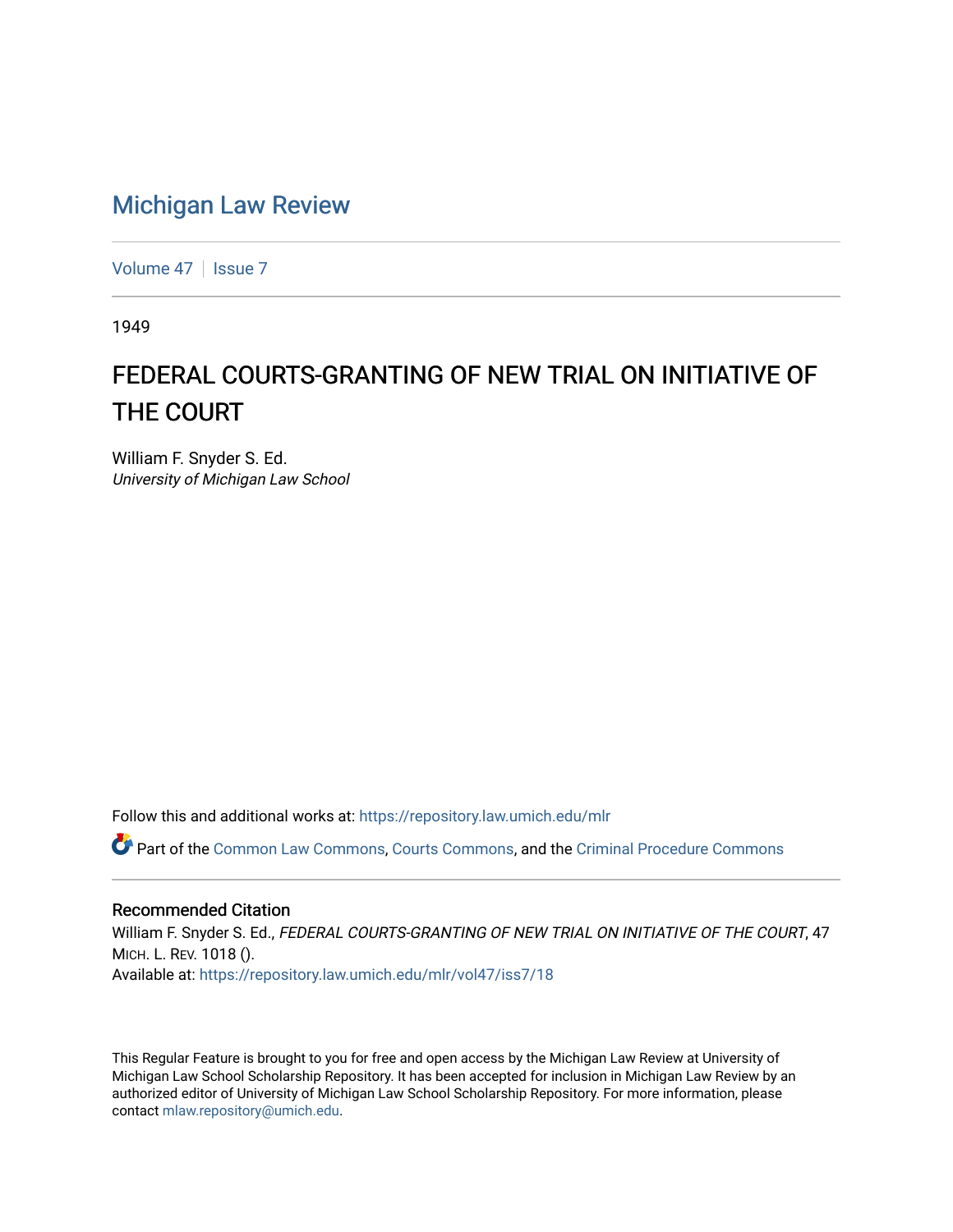FEDERAL COURTS-GRANTING OF NEW TRIAL ON INITIATIVE OF THE COURT-Following conviction for violation of a federal statute, petitioner was granted his release on a writ of habeas corpus by a federal district court, on the basis of uncontroverted testimony that his counsel had not been present when the·jury returned its verdict. Within ten days of this release, a motion for rehearing was filed, supported by affidavits that his counsel actually had been present. On subsequent hearing, the court set aside its former order and remanded petitioner to custody, on the theory that his release was obtained by means of a fraud on the Court. The present action was a habeas corpus proceeding challenging the remanding order. *Held,* the remanding order amounted to the granting of a new trial on the court's initiative and, being made after the statutory period had expired, was void. *Thomas v. Hunter,* (D.C. Kan. 1948) 78 F. Supp. 925.

To grant a new trial on its own initiative has usually been considered an inherent power of the court and, despite statutory limits on motions for new trial by the litigants, has been permitted at any time within the term during which the judgment was rendered.<sup>1</sup> Statutes imposing time limits on new trial motions occasionally have been treated as mandatory on the court as well as the parties;<sup>2</sup> but, being an infringement on common law judicial powers, they are usually strictly construed.<sup>3</sup>Administrative difficulties prevented the complete abolition of the common law concept of term-time in the Federal Rules. However, recognizing its arbitrary features, the advisers eliminated this concept as a factor in the powers of courts over their judgments.4 In lieu thereof, specific periods have been provided during which various motions to affect judgments may be brought.<sup>5</sup> Termtime being no longer available as a limit on the court's inherent powers, it was further specifically provided that these periods are not subject to enlargement on the court's initiative.6 Viewing the proceeding in the instant case as involving a motion for new trial,<sup> $7$ </sup> the decision seems entirely proper in light of the above rules.<sup>8</sup> A question arises, however, as to whether the court might not have treated it as a motion to vacate or amend under Federal Rule 60(b).9 This rule was promulgated

1 Sulzbacher v. Continental Casualty Co., (C.C.A. 8th, 1937) 88 F. (2d) 122; and see cases collected, 48 A.L.R. 362 (1927).

<sup>2</sup>Nichols v. Houghton Circuit Judge, 185 Mich. 654, 152 N.W. 482 (1915).

<sup>3</sup>40 L.R.A. (n.s.) 294 (1912),

<sup>4</sup>Federal Rule 6(c). See notes of the Advisory Committee and Commentaries on this rule in MANUAL OF FEDERAL PROCEDURE 31 (1940).

<sup>5</sup>Federal Rules 25. 50(b), 52(b), 59(b), 59(d), 59(e), 60(b), 73(a), 73(g).

<sup>6</sup>Federal Rule 6(b). See comment in MooRE's FEDERAL RuLEs 25 (1947).

<sup>7</sup> Habeas corpus proceedings are subject to federal rules concerning new trials. De Jordan v. Hudspeth, (C.C.A. 10th, 1943) 137 F. (2d) 943. A petition· for rehearing may be treated as a motion for new trial. Safeway Stores, Inc., v. Coe (App. D.C. 1943) 136 F. (2d) 771.

s The case also accords with authority in clearing two other hurdles. (1) A timely motion 'bv the narties does not warrant a new trial on the court's initiative on independent grounds. Marshall's U.S. Auto Supply, Inc., v. Cashman, (C.C.A. 10th, 1940) 111 F. (2d) 140; Freid v. McGrath (App. D.C. 1942) 133 F. (2d) 350. (2) An order contrary to the rule stated above is absolutely void and may be challenged for the first time on collateral attack. Aderhold v. Murphy, (C.C.A. 10th, 1939) 103 F. (2d) 492.

<sup>9</sup> "On motion the Court, upon such terms as are just, may relieve a party . . . from a judgment . . . taken against him through his mistake, inadvertence, surprise, or excusable